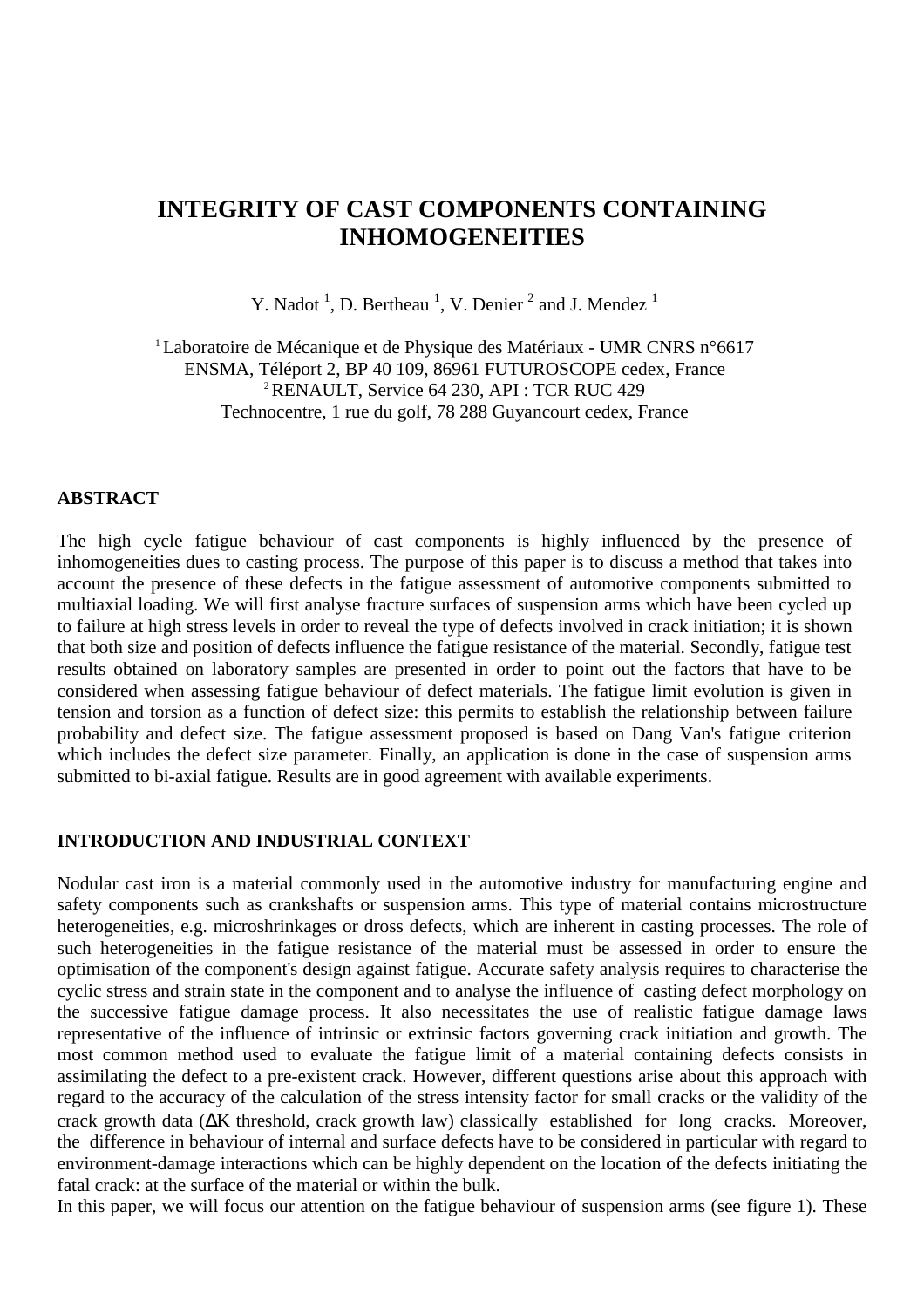components are shoot penned in order to intoduce compressive residual stresses on the layer surface, they are made with a nodular cast iron and used as cast without any heat treatment. These components are submitted to high cycle fatigue loading and multiaxial loading has to be considered. The defect size is the other parameter that has to be integrated in the calculation process: as shown on figure 1, two types of defects can initiate the fatal crack. The first type of defect is located at the surface of the component and can be until 1 to 3 mm below the surface; they consist in oxides (see figure 1, suspension n°79, 81 and 91). The second type of defect is located in the bulk material, these microshrinkages are formed during the solidification process and are located close to the geometric centre of the component (see figure 1, suspension n°98).



**Figure 1:** Suspension arm and defects on the fracture surface (suspension arms broken at high stress level during laboratory tests)

Many parameters influence the fatigue resistance of such components: casting skin, heterogeneous microstructure, defect size, residual stresses... In order to get a clear insight on the influence of defects on the fatigue limit, the study has been separate in two parts:

- in the first part, results obtained on laboratory samples for two kinds of loading are presented. This permit to establish the proposed method that introduces the size of the surface defect in a multiaxial criterion. Furthermore, this allows to establish the relationship between failure probability and a defect size.

- The second part of the paper is devoted to a validation of the proposed method on fatigue tests which were conducted on suspension arms.

# **FATIGUE RESULTS ON LABORATORY SAMPLES**

This part of the paper will present results obtained on nodular cast iron taken off from a casting block containing only microshrinkages. This avoids the presence of the casting skin which exhibits a very complex microstructure. Different size of microshrinkages are studied depending on the location of the sample in the casting block.

RENAULT has provided nodular cast iron used in the present study. The fully ferrite matrix is elaborated as cast without any heat treatment. The volume fraction of nodules is 10% with a mean size of 15 µm and a ferrite grain size of 50 µm. The bulk matrix exhibits a homogeneous distribution of nodules in the ferrite matrix. Samples are taken off the bulk of a casting block in order to avoid surface dross defects and to avoid a heterogeneous microstructure on the casting surface. The only defects expected in a sample are microshrinkages of size varying from 50 to 2200  $\mu$ m. Mechanical properties are : E = 180 GPa,  $R_{P0.2}$  = 380 MPa and  $R_m$  = 510 MPa. Fatigue life tests are conducted on smooth cylindrical samples polished up to 4000 paper.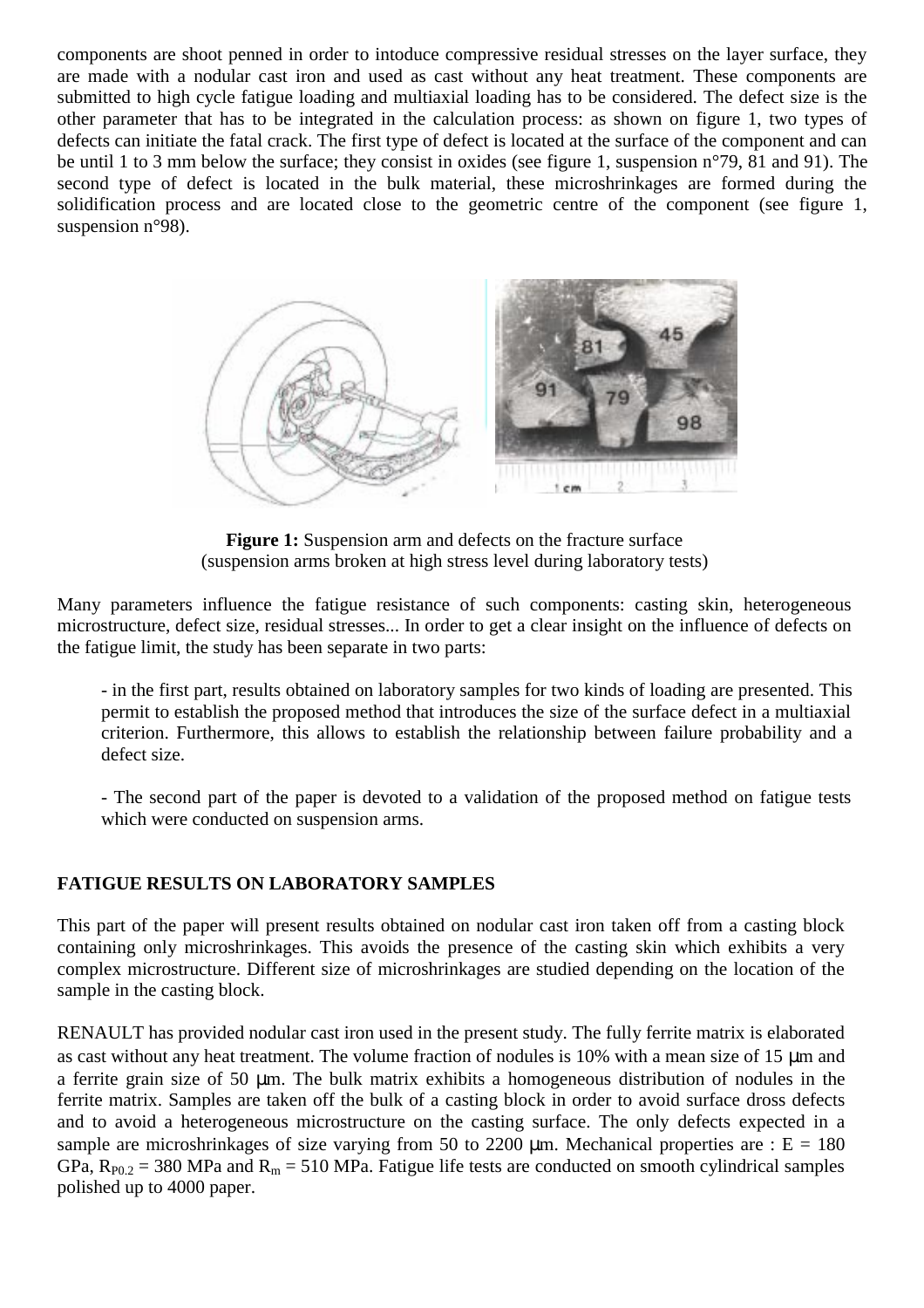

**Figure 2:** S-N curve, load ratio  $R = 0.1$ 

Figure 2 presents the SN curve for tests conducted at a load ratio  $R = 0.1$ . All the samples were observed after failure. The behaviour of defect materials is usually analysed by assuming the initial defect as a preexistent crack. The figure 3 gives some elements to discuss this assumption: a fatigue life assessment has been done on the basis of the integration of the crack growth law [1]. Results are reported on figure 3 where initiation stage (number of cycles to failure compared to calculated propagation life: initiation stage (%) =( $N_F-N_p/N_R$ ) is plotted against fatigue life. This curve clearly shows that initiation stage is very important in the high cycle regime ( $N > 10^6$  cycles). For lower fatigue lifes, the initiation stage is very sensible to defect size but can be very small so that it is good approximation to consider a defect as a pre-existent crack for short fatigue life regime ( $N < 10^6$  cycles).



**Figure 3:** Evolution of the initiation stage against experimental fatigue life (surface defects only)

These observations lead to the conclusion that initiation stage is important in the high cycle regime: a realistic fatigue life assessment should take into account this phenomenon. Further more, the calculation of the fatigue limit can not be done using the threshold stress intensity factor because defect can not be assumed to be a crack in the high cycle regime. The point is now to determine how to evaluate the influence of defect on fatigue limit. On the basis of Murakami's defect size parameter (area<sup>1/2</sup>) [2], an experimental determination of the evolution of the fatigue limit with defect size has been done; results are presented on figure 4. Experimental details are given in reference [3].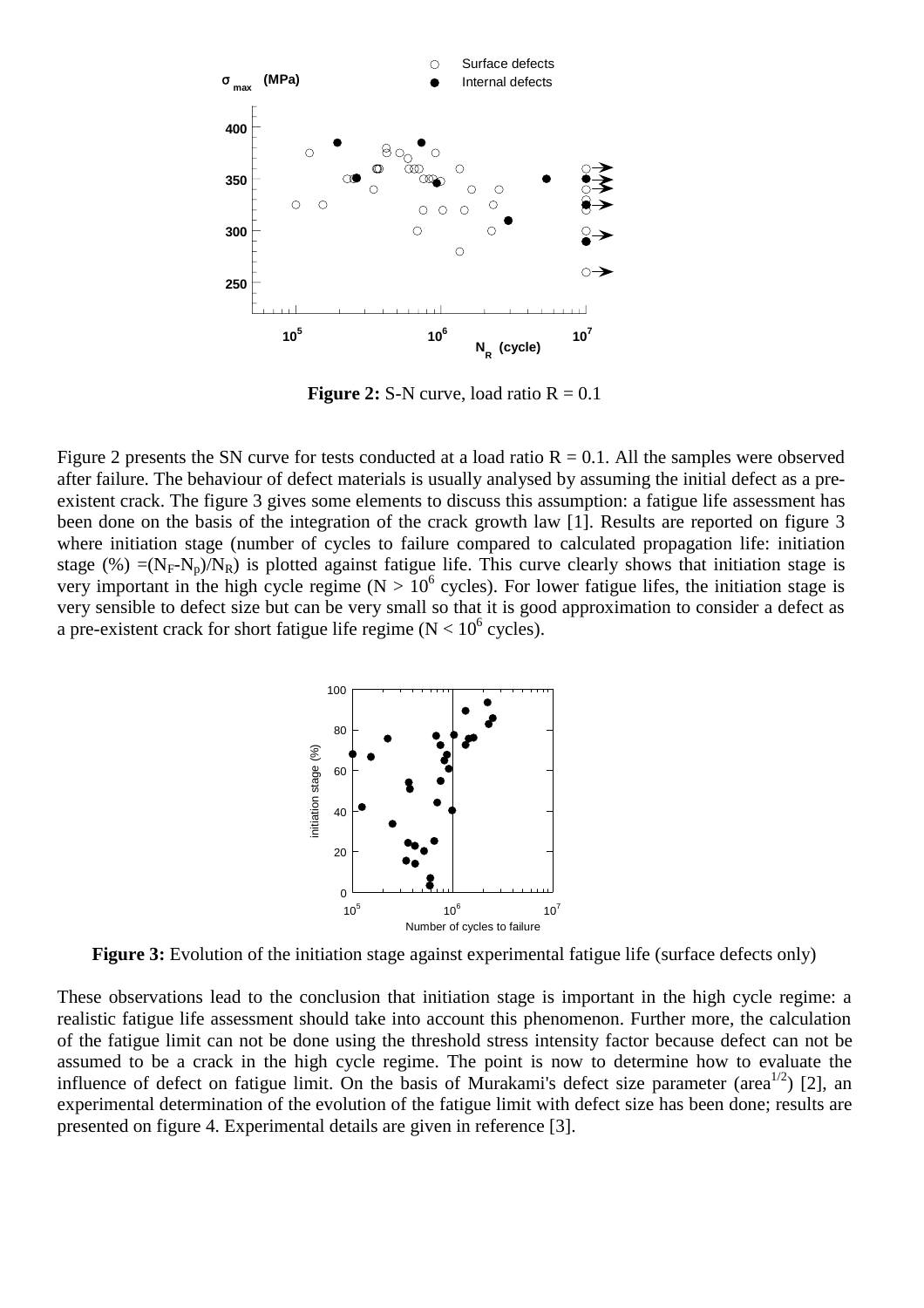

**Figure 4:** fatigue limit evolution with defect size: tension  $R = -1$  and torsion  $R = -1$ 

Those results permit to establish the experimental relation between the fatigue limit and the defect size (we suppose that a defect smaller than 50 µm does not influence fatigue limit). Furthermore, using this relation, it is possible to link a failure probability at the endurance limit to a defect size.

*Fatigue limit, tension-compression (R = -1):*

$$
\text{Defect} < 50 \text{ }\mu\text{m}: \qquad \sigma_{\text{D}} = 300 \text{ MPa}
$$
\n
$$
\text{Defect} > 50 \text{ }\mu\text{m}: \qquad \sigma_{\text{D}} = \frac{575}{\sqrt{\text{aire}}\frac{V_0}{6}} \tag{1}
$$

*Fatigue limit, torsion (R = -1):*

$$
\text{Defect} < 50 \text{ }\mu\text{m} \qquad \tau_{\text{D}} = 250 \text{ }\text{MPa}
$$
\n
$$
\text{Defect} > 50 \text{ }\mu\text{m} \qquad \tau_{\text{D}} = \frac{480}{\sqrt{\text{aire}^{1/6}}}
$$
\n
$$
\tag{2}
$$



**Figure 5**: Threshold line from Dang Van criterion including defect size parameter

As shown on figure 5, thoses results can be used to establish the Dang Van's multiaxial criterion [4]. The threshold line is calculated using two fatigue limit (tension and torsion). Using formula (3) it is therefore possible to determine the fatigue limit of a component submitted to every kind of constant amplitude loading and containing a surface defect. Threshold line on Dang Van's criterion, including defect size, is determined by equation 3:

$$
\tau + p = \frac{480}{\sqrt{aire}^{1/6}}
$$
 (3)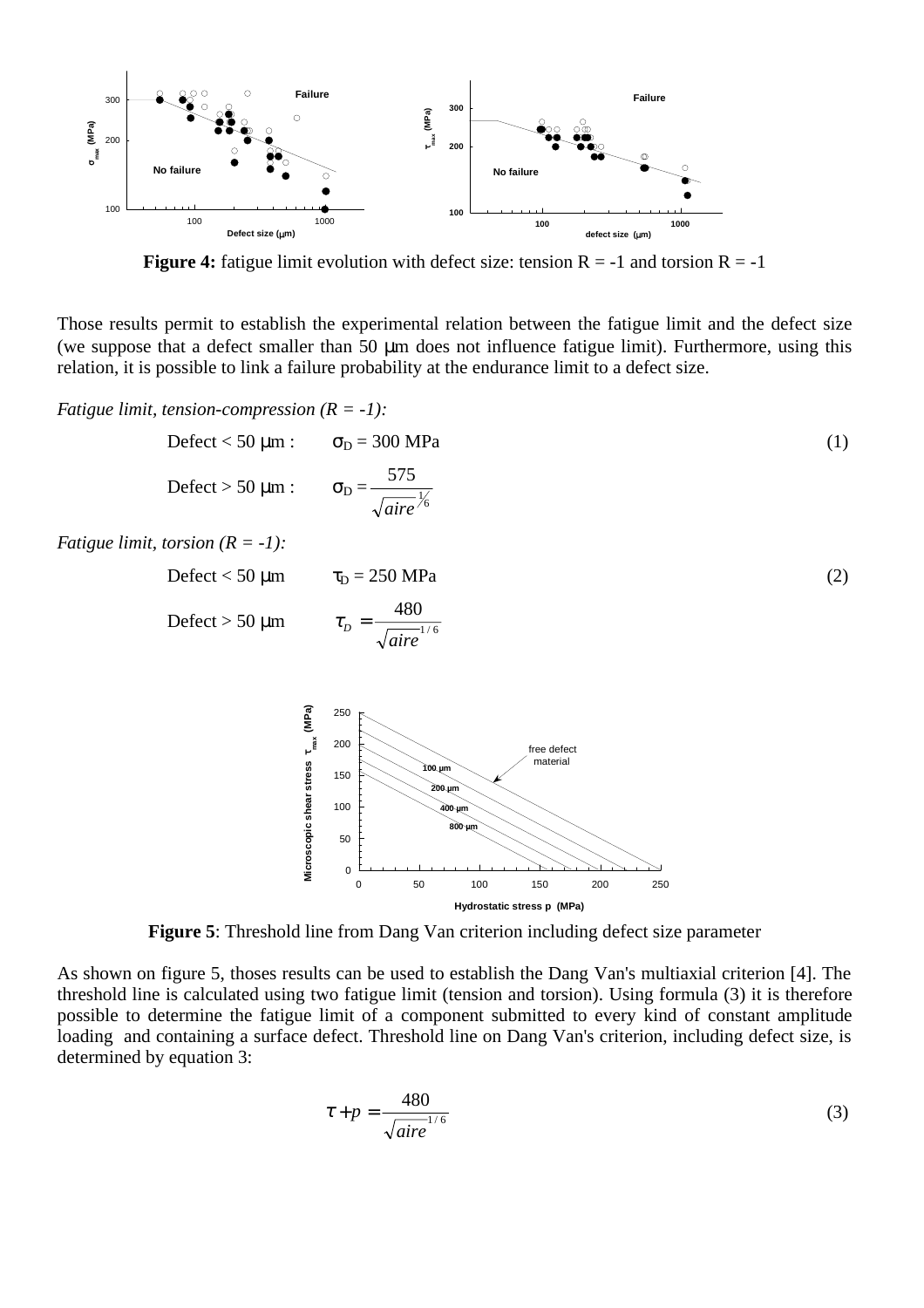#### **INDUSTRIAL APPLICATION ON CAST SUSPENSION ARMS**

The purpose of this part is to present an industrial application of the calculation method proposed in the first part. This has been done on suspension arms as used on the car but submitted to very high stress level in order to fail the component. The suspensions were shoot penned and used as cast without any heat treatment. Figure 6 presents S-N curves for two different loading cases (experimental details are presented in reference [5]).



**Figure 6:** S-N curve on suspension arms for two kind of bi-axial loading

Suspensions are observed after failure and the defect at the origin of the failure is measured using the area<sup>1/2</sup> parameter. The S-N curve at 50 % is then associated to a defect size that permit to establish the loading path for a given defect size for both loading conditions in the Dang Van diagram (see figure 7). To establish Dang Van's threshold line, fatigue limit has been determined in tension and torsion for different surface defect size. This has been done on sample representative of the suspension arm: as cast samples, shot penned and same type of defect (surface oxides). The equation of the Dang Van line is:



**Figure 7:** comparison between loading path and threshold line for two loading case

Figure 7 shows the comparison between the loading path (corresponding to a failure probability of 50 %) on the critical zone of the suspension arm and the threshold line. This is done for the two different loading conditions. In both case the loading path on the suspension cross the threshold line. A perfect prediction should put the end of the loading path on the threshold line. Nevertheless, error is not very important: 20 % so that we can conclude that the method is interesting. Furthermore, the main point is that it seems realistic to introduce the defect parameter in a multiaxial criterion as soon as we can determine a threshold line and it's dependence to defect size.